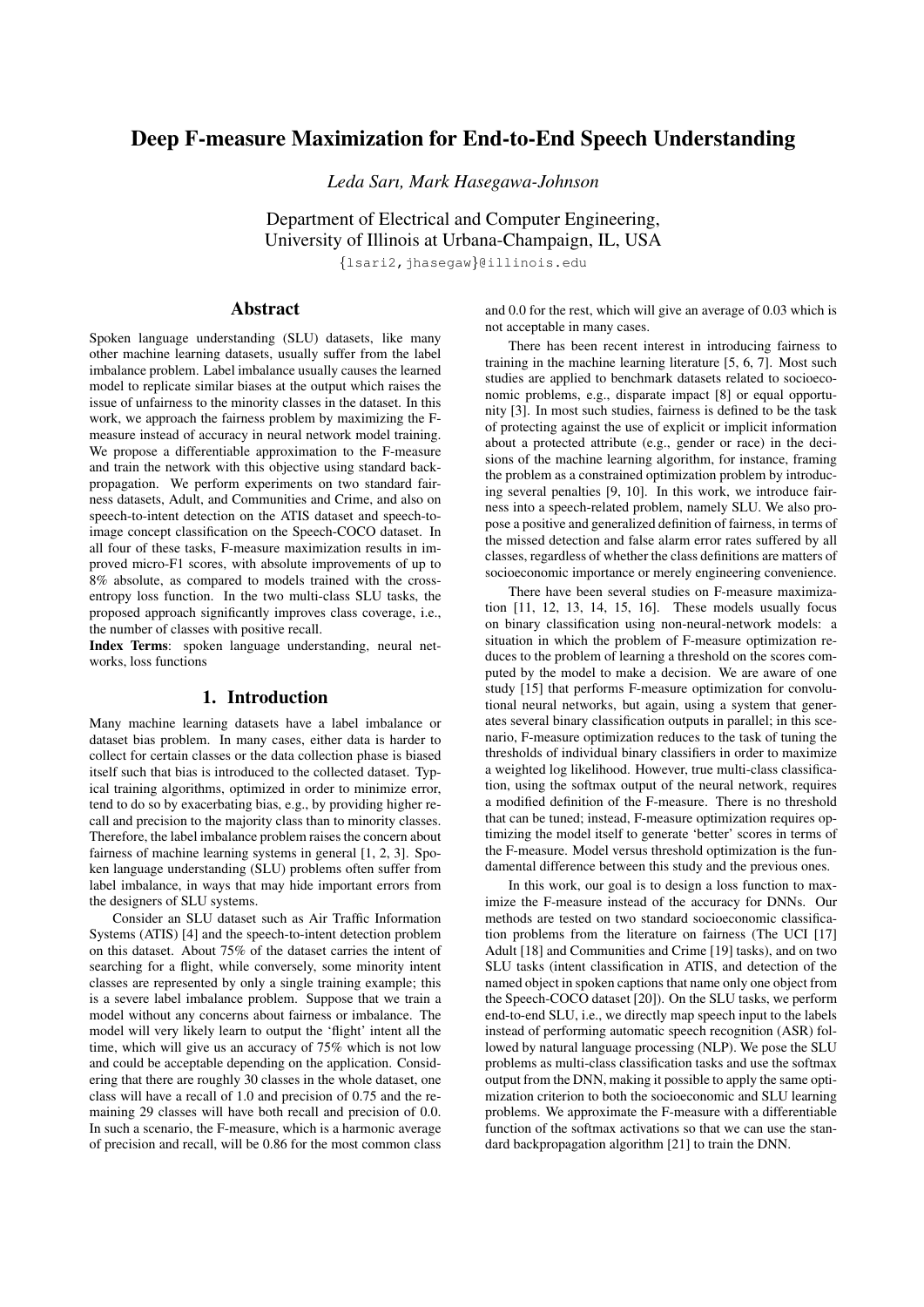### 2. Deep F-measure Maximization

In this section, we will review the  $F_\beta$ -measure and present our proposed method.

#### 2.1. The  $F_\beta$  Measure

First, consider the binary classification problem. Given the true positive  $(TP)$ , false positive  $(FP)$  and false negative  $(FN)$ counts for a test dataset, precision (Prec) and recall (Rec) of the model can be written as follows:

$$
\text{Prec} = \frac{TP}{TP + FP} \quad \text{and} \quad \text{Rec} = \frac{TP}{TP + FN}.\tag{1}
$$

Given these definitions,  $F_\beta$  measure is defined as a weighted harmonic mean of precision and recall [22]

$$
F_{\beta} = \frac{(1 + \beta^2) \text{Prec} \cdot \text{Rec}}{\beta^2 \text{Prec} + \text{Rec}}.
$$
 (2)

If we substitute the precision and recall expressions to the above equation, we can also write the  $F_\beta$  measure as

$$
F_{\beta} = \frac{(1+\beta^2)TP}{\beta^2(TP+FN) + (TP+FP)}.\tag{3}
$$

For the multi-class classification case, there are several ways of computing the  $F_\beta$ -measure. We can compute the average precision and recall over all classes and then take their harmonic mean to get the micro- $F_\beta$ -measure. Alternatively, we compute the class-wise  $F_\beta$ -measures and take the average over classes to get the average- $F_\beta$ -measure. In this work, we optimize the latter. Suppose that there are  $K$  classes and  $N_k$  denotes the number of data points from class k, then the average  $F_\beta$  is computed as

$$
F_{\beta} = \frac{1}{K} \sum_{k=1}^{K} \frac{(1+\beta^2)TP(k)}{\beta^2 N_k + (TP(k) + FP(k))}.
$$
 (4)

Note that the  $N_k$  term corresponds to  $(TP(k) + FN(k))$ .

#### 2.2. Empirical Optimization of  $F_\beta$

Earlier works on  $F_\beta$ -measure have focused on learning a threshold for making a decision for the binary classification problem. On the other hand, in the case of multi-class classification with DNNs, the class decision is made by taking the softmax at the output layer and then by choosing the class with the highest softmax activation. Therefore, in  $F_\beta$  maximization with neural networks we do not aim at identifying the threshold but designing a loss function that is differentiable so that we can use the backpropagation method to learn the DNN model parameters.

Eq. (4) contains counting which is expressed using indicator functions that are not differentiable. For example, given that the softmax activations for the  $n<sup>th</sup>$  data point, or token, are  $q_n(k)$ ,  $k = 1, 2, \dots, K$  and that  $p_n$  is the one-hot representation of the true label, the number of true positives for a certain class  $k$  is written as

$$
TP(k) = \sum_{n} \mathbf{1}[\arg \max p_n = k \wedge \arg \max q_n = k] \quad (5)
$$

where the indicator function 1 is not differentiable. Therefore, we need a differentiable approximation for  $F_\beta$ . To achieve this, instead of the hard counts, we use the soft counts which are obtained from the softmax activations. To make the largest activations equal to 1, we do the following normalization on the activations for each token:

$$
q'_n = \frac{q_n}{\max_k q_n(k)}.
$$
\n(6)

Using these soft counts, we approximate the terms in Eq. (4) as

$$
TP(k) \approx \sum_{n \in S_k} q'_n(k) \tag{7}
$$

$$
TP(k) + FP(k) \approx \sum_{n \in S} q'_n(k) \tag{8}
$$

where  $S_k$  denotes the set of indices for data tokens with label  $k$ and  $S$  is the set of all indices in the dataset. We do not approximate  $N_k$  as it is determined directly from the dataset. Thus, our loss function becomes the negative of the approximate  $F_\beta$ :

$$
\mathcal{L} = -\frac{1}{K} \sum_{k=1}^{K} \frac{(1+\beta^2) \sum_{n \in S_k} q'_n(k)}{\beta^2 N_k + \sum_{n \in S} q'_n(k)}.
$$
 (9)

Since  $q'_n$  is a differentiable function of  $q_n$ , it is also differentiable with respect to the DNN model parameters. Hence, we can learn the network weights by backpropagating the derivatives of the loss function in Eq. (9). The loss function in Eq. (9) is not specific to fully-connected neural networks but can be used for any neural network with a softmax output layer.

In the approximations given in Eqs.  $(7)$  and  $(8)$ , instead of  $q'$ , we could have used  $q$  directly, or we could have computed the softmax by first scaling the pre-softmax activations by a constant to increase the sharpness of the final activations. However, in our experiments, we saw that the approximations proposed in the equations above performed the best.

#### 3. Experiments

In this section, we will describe two sets of experiments. Although our main focus will be on dealing with dataset bias in SLU systems, the first set of experiments will be on smaller datasets for non-speech, binary classification tasks. These are usually used as benchmark tasks as they reflect some societal bias. The second set of experiments will be on speech-to-intent and speech-to-concept classification which are both multi-class classification tasks. Details of the models and the results will be presented in the following subsections.

#### 3.1. Experiments on Socioeconomic Data

The first set of experiments are performed on non-speech tasks. The goal here is to show whether the proposed method is providing any gains as compared to cross-entropy based training. Since the dataset bias is usually discussed in the realm of socioeconomic data with certain protected attributes such as race, gender, age-group etc., we first want to investigate whether we achieve an improvement in these tasks. For this task, we use two datasets from the UCI repository [17], namely, Adult [18] and Communities and Crime [19]. In the Adult dataset, given the personal attributes (age, race, marital status, education level, etc.) of a person, the goal is to estimate whether the person has an income over \$50K/year. The majority class, i.e. individuals with income less than \$50K/year, comprises 76% of the data points. In the Communities and Crime (C&C) dataset, the goal is to detect if a community has a high crime rate where, as described in [5, 23], we define 'high crime rate' to mean a crime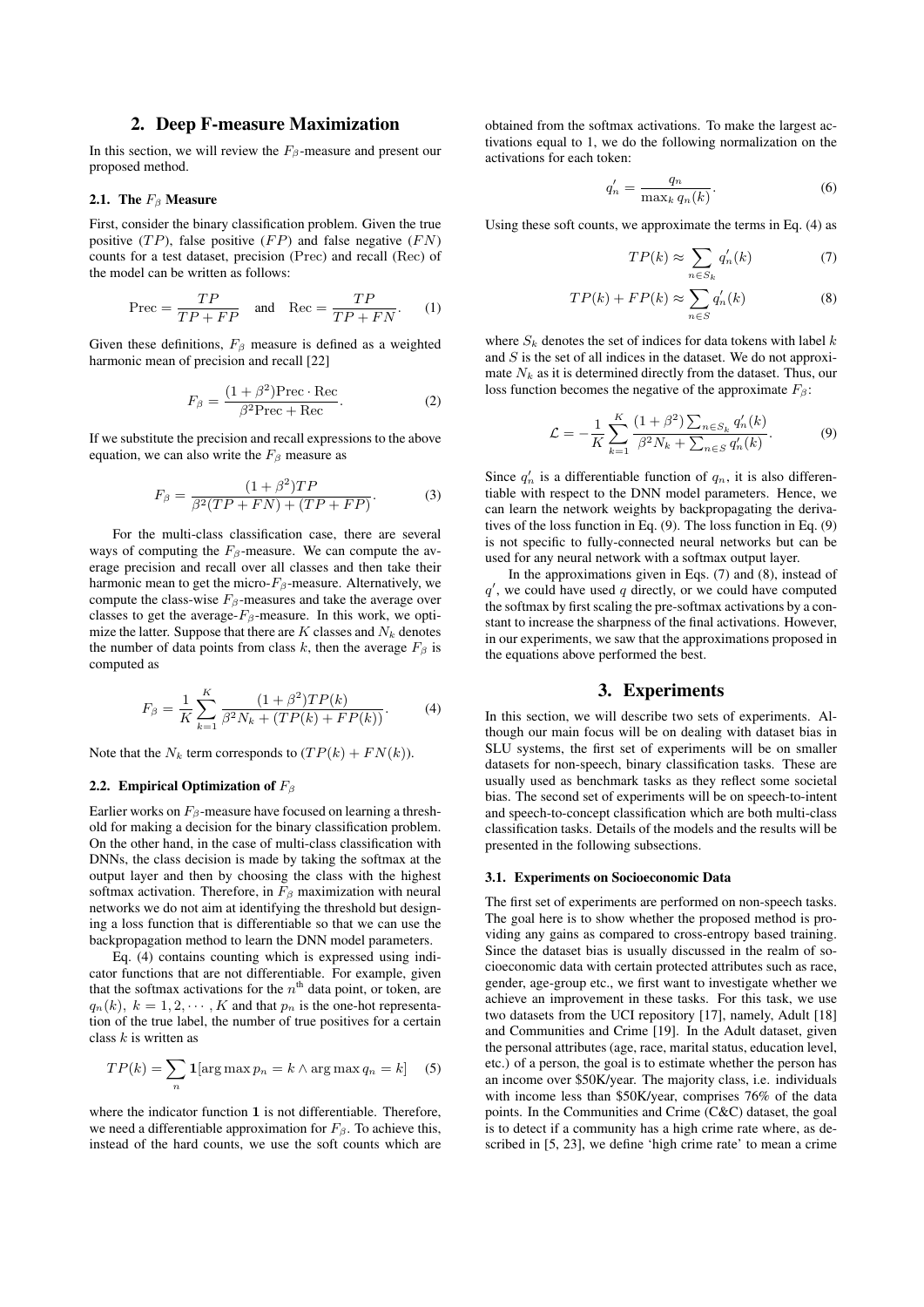Table 1: *Binary classification performance on two UCI datasets*

| Data  | Loss  | Prec   | Rec    | Micro- $F_1$ | Avg- $F_1$ | Accu.  |
|-------|-------|--------|--------|--------------|------------|--------|
| Adult | xent  | 0.7977 | 0.6193 | 0.6973       | 0.6389     | 0.8085 |
|       | deepF | 0.8196 | 0.6170 | 0.7040       | 0.6361     | 0.8107 |
| C&C   | xent  | 0.7422 | 0.7075 | 0.7245       | 0.7206     | 0.7940 |
|       | deepF | 0.7541 | 0.7319 | 0.7428       | 0.7413     | 0.8040 |

Table 2: *Number of classes and the frequency (in %) of the most frequent top-3 classes for ATIS and Speech-COCO datasets based on the training data*

| Data        | $\#Classes$ Top1 Top2 |      |     | Top3 |
|-------------|-----------------------|------|-----|------|
| <b>ATIS</b> | 29                    | 73.7 | 8.5 | 5.1  |
| Speech-COCO | 80                    | 22.6 | 3.5 | 3.1  |

rate above the  $70<sup>th</sup>$  percentile of the training dataset. The majority class, i.e., low crime-rate, comprises 70% of the samples.

Both the Adult and C&C tasks are two-class problems, for which a standard F-measure is well-defined. Our interest is the maximization of a multi-class F-measure, therefore the Fmeasures of both majority and minority classes are first computed, and then averaged as shown in Eq. (9).

In both tasks, we use fully-connected neural networks with 16 units per layer. The number of layers are 7 and 4 for the Adult, and C&C datasets, respectively. The output is a softmax layer with 2 units. As a baseline, we use the models trained with cross-entropy loss and compare them to models trained by the proposed deep  $F<sub>β</sub>$  loss. Table 1 shows the average precision, average recall, micro- $F_1$  and classification accuracy for both cross-entropy model (xent) and the proposed model (deepF) for both datasets where we take  $\beta = 1$ . For both datasets, we improve the micro- $F_1$  and accuracy. For the C&C dataset, we also see improvement in the average- $F_1$  score.

#### 3.2. Experiments on Spoken Language Understanding

The second set of experiments are on speech related tasks. We investigate direct speech-to-meaning systems where instead of the conventional two-step process (ASR+NLP), our goal is to directly understand the speech signal in an end-to-end framework. For the SLU problem, we run experiments on two tasks: speech-to-intent detection, and speech-to-concept classification; both of which are multi-class classification problems. We work on the ATIS dataset [4] for the speech-to-intent task, where the intents are 'searching for a flight', 'getting airport information', 'local transportation options', etc. There are 29 intents in the whole dataset 8 of which do not appear in the training set. For the speech-to-concept task, we use the Speech-COCO dataset [20]. This dataset consists of synthesized speech signals for the image captions in the MS-COCO dataset [24]. We define the task to be mapping the spoken image captions to the image label. There are 80 classes in the dataset. Data Law Research (see Fig. 2003) and these Fig. 2003) and the speech of the speech of the speech-COCO which are very low (less than 3%) and the speech-COCO which are very low (less than 3%) and the speech-COCO which are

In Table 2, we show the number of classes and the frequency of the most common three labels in both ATIS and Speech-COCO training sets. As shown in this table, the classes are highly imbalanced and we have dataset bias. Given these statistics, a model that always predicts the majority class will have 73.7% and 22.6% accuracy on the ATIS and Speech-COCO training datasets, respectively. If we compute the micro-F1 for such models, they will be 0.0293 for ATIS and 0.0046



Figure 1: *Our end-to-end SLU architecture based on [30]*

numbers will get even lower for datasets with more classes. Especially, in the ATIS case, we see that relatively high accuracy does not necessarily mean a classifier that is fair to all classes.

End-to-end SLU has gained interest as a means to overcome the error propagation problem, in which speech transcription errors cause speech understanding errors [25, 26, 27, 28, 29, 30]. This work uses the speech branch of the multiview model described in [30] which consists of a BLSTM based encoder and a classifier with fully-connected layers (Fig. 1). Since our focus is on designing the loss function for F-measure maximization, we keep the DNN architecture otherwise identical to that used in [30], and use speech-only training instead of the multi-task training protocol described in [30]. For ATIS experiments, the model has a single BLSTM layer with 128 units and two fullyconnected layers with 64 units each. For Speech-COCO experiments, the model has 2 BLSTM layers with 128 units each and two fully-connected hidden layers with 128 and 64 nodes. The dataset comes with train and validation splits; we reserve 25% of the training subset as our development set. In both cases, we experiment with ReLU and leaky ReLU non-linearity for the fully-connected layers, we set the learning rate to 0.001, and we use Adam optimizer.

In Table 3, we show the average precision, average recall, micro- $F_1$ , average- $F_1$ , accuracy and coverage. We define the coverage as the number of classes with non-zero recall. This is an indicator of fairness as it highlights the very low number of classes that have non-zero recall under a standard crossentropy training paradigm. We report the results on both ATIS and Speech-COCO datasets. Training with cross-entropy loss is compared to training with the proposed  $F_\beta$  measure (with  $\beta = 1$ ). We first experiment with model 1 (M1) that has ReLU non-linearity. For both datasets, we see that deep F-measure maximization (deepF) results in higher micro- $F_1$  and average- $F_1$  as compared to the cross-entropy (xent) model. In both cases, we also see that we increase the coverage significantly. Especially, on the ATIS dataset, we see that the cross-entropy model only outputs the majority class label. On the other hand, the deepF model has a coverage of 4 which shows that it is able to output labels from different classes. On the Speech-COCO dataset, with the deepF model, we cover almost all classes (79 out of 80). However, we also observe that there is a trade-off between coverage and accuracy. While trying to cover different classes, the model misses some of the majority class data points which leads to slightly lower accuracy as compared to the crossentropy model. This is an expected outcome as the deep Fmeasure optimization aims at achieving better F-measure without paying attention to the overall accuracy. If our goal is fairness, and if the difference in accuracy is not large, deepF may still be the preferred approach. When we trained M1 for larger  $\beta$  (more emphasis on recall), we saw that ReLU neurons start to die and hence lead to the degenerate solution, i.e., outputting the majority class label. Therefore, we also perform experiments with leaky ReLU (model 2, M2). With M2, we observe better baselines with the cross-entropy objective. However, our previous conclusions still hold, deepF leads to higher F-measure and increased coverage.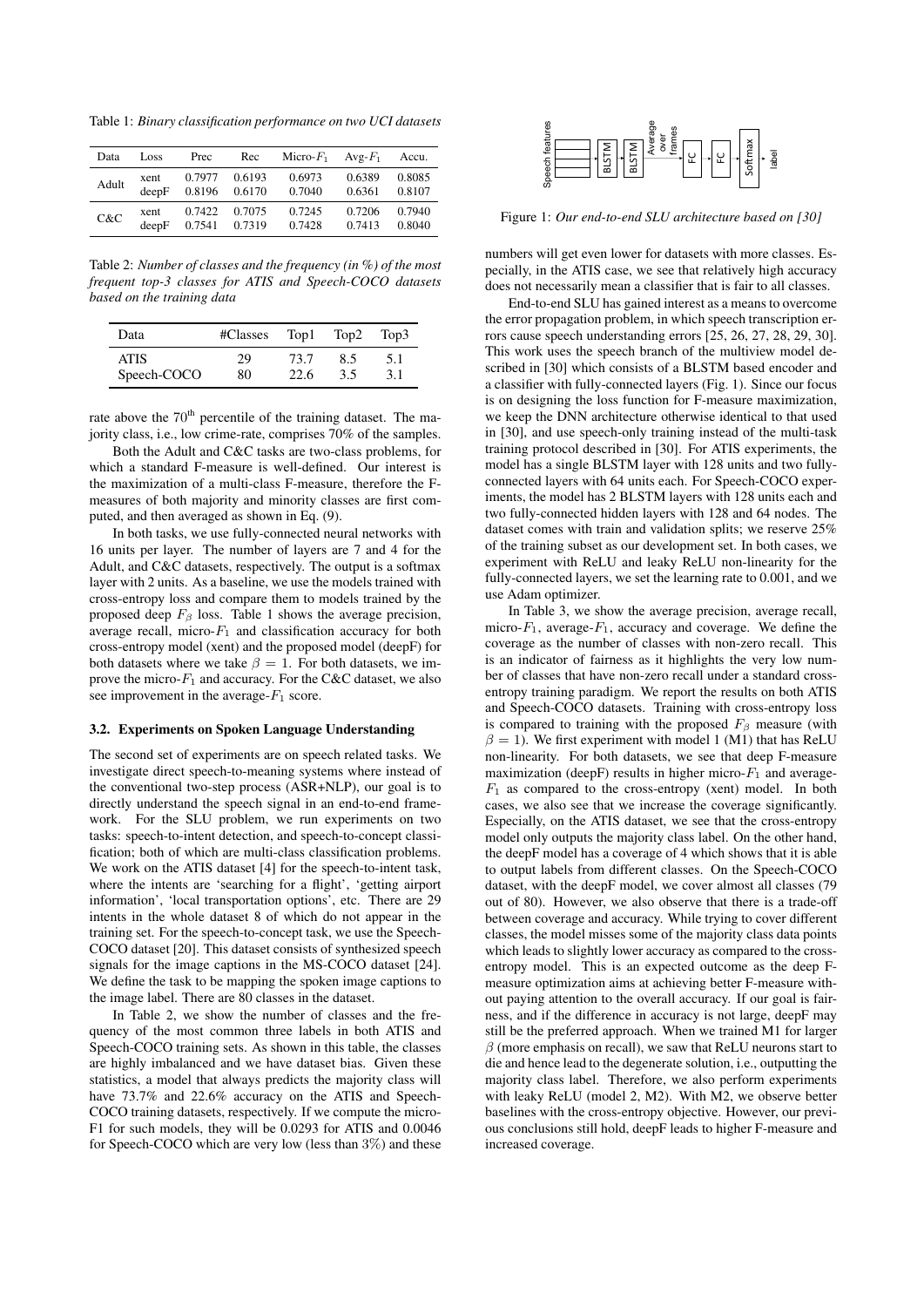Table 3: *Multi-class classification performance (precision, recall, micro-F1, average-F1, accuracy and coverage) on end-to-end SLU problems for different models (M1: ReLU nonlinearity, M2: leaky ReLU nonlinearity)*

| M1 - ReLU nonlinearity |               |                  |                  |                  | M <sub>2</sub> - leaky ReLU nonlinearity |                  |          |                  |                  |                           |                  |                  |          |
|------------------------|---------------|------------------|------------------|------------------|------------------------------------------|------------------|----------|------------------|------------------|---------------------------|------------------|------------------|----------|
| Data                   | Loss          | Prec             | Rec              | Mic- $F_1$       | $Avg-F_1$                                | Accu             | C        | Prec             | Rec              | $\mathrm{Mic}\text{-}F_1$ | $Avg-F_1$        | Accu             |          |
| <b>ATIS</b>            | xent<br>deepF | 0.0244<br>0.0520 | 0.0345<br>0.0554 | 0.0286<br>0.0536 | 0.0286<br>0.0516                         | 0.7772<br>0.6484 | 4        | 0.0313<br>0.1054 | 0.0362<br>0.0936 | 0.0336<br>0.0991          | 0.0332<br>0.0947 | 0.6697<br>0.7447 |          |
| COCO                   | xent<br>deepF | 0.1992<br>0.2539 | 0.2268<br>0.3137 | 0.2121<br>0.2807 | 0.1956<br>0.2676                         | 0.3538<br>0.3264 | 50<br>79 | 0.3876<br>0.3927 | 0.3716<br>0.3994 | 0.3794<br>0.3960          | 0.3509<br>0.3895 | 0.4473<br>0.4439 | 74<br>79 |



Figure 2: *Micro-*F<sup>1</sup> *and average-*F<sup>β</sup> *values on the ATIS and Speech-COCO datasets for different* β *after training with crossentropy (XENT) or deep F-measure (deepF) losses*

In Fig. 2, we show the average- $F_\beta$  and micro- $F_1$  obtained from M2 for ATIS and Speech-COCO datasets, for different values of  $β$ . Note that in the case of cross-entropy training, we only train a single model, then compute its  $F_\beta$  for different values of  $\beta$ . On the other hand, we train a model for each  $\beta$  in the case of deep F-measure maximization. The cross-entropy system is trained for 25 epochs. The deep-F system is trained for 15 epochs using cross-entropy, then for 10 epochs using the  $F_\beta$  measure.

Results on the ATIS dataset (lower half of the results in Fig. 2) show that the proposed deep F-measure maximization approach leads to 6-8% absolutely higher micro- $F_1$  and average- $F_\beta$  as compared to the cross-entropy model for a wide range of  $β$ . By comparing M2 results in Table 3 to Fig. 2, it is possible to compare the sizes of the improvements in coverage (about 3-fold improvement at  $\beta = 1$ ) and in  $F_1$ . Micro- $F_1$ improves by a factor of 2.9 at  $\beta = 1$ , and by a factor of 3.2 at  $\beta = 4$  (from 0.0359 to 0.1161). These results suggest that increasing coverage has a large (up to 8% absolute) effect on the micro- $F_1$ .

As shown in upper half of the Fig. 2, for the Speech-COCO

dataset, F-measures are around 35-40%. On this dataset, deep F-measure maximization still performs better (up to 5% absolute) than the cross-entropy loss when  $\beta < 4$  and there is not a significant difference in the F-measure for different  $\beta$ . However, when  $\beta \geq 4$ , the performance starts to fall below the cross-entropy model. Still, if we look at the coverage for these models, we see that it is 79 which is higher than that of the cross-entropy model. This means that we have nonzero recall for more classes but the individual F-measures per class are, on average, lower than their cross-entropy counterparts.

#### 4. Conclusions and Future Work

In this work, we proposed a method to maximize the F-measure while training a DNN to deal with the label imbalance problem that is frequently encountered in many datasets. We approximated the average  $F_\beta$  using soft counts obtained from the softmax activations of the DNN. We compared our proposed method to cross-entropy based training in our experiments. We showed that this method can be applied to different types of DNNs, either fully-connected or BLSTM based, as long as their final layer is a softmax layer. In our experiments on two SLU problems, namely the ATIS speech-to-intent detection problem and the Speech-COCO speech-to-image label classification task, we showed that deep F-measure maximization performs better than the cross-entropy model in terms of micro- $F_\beta$ , average- $F_\beta$  and the coverage of classes. Especially, significantly increased coverage shows that the proposed method provides a fair way of treating minority classes.

There are several future directions for research. One direction is to deal with the coverage versus accuracy trade-off, e.g., to explore multi-task or constrained learning methods that might improve coverage and fairness without harming performance for the majority class. Another issue that we would like to address is the performance degradation for high  $\beta$  cases for Speech-COCO. We also would like to perform experiments on larger datasets with real speech instead of synthesized speech.

#### 5. Acknowledgments

The authors would like to thank Samuel Thomas from IBM Research for helping with preparing the ATIS dataset. The authors would also like to thank the IBM-ILLINOIS Center for Cognitive Computing Systems Research (C3SR) - a research collaboration as part of the IBM AI Horizons Network. The authors are partially supported by the National Science Foundation under Grant No. NSF IIS 19-10319. Any opinions, findings, and conclusions or recommendations expressed in this material are those of the authors and do not necessarily reflect the views of the National Science Foundation.